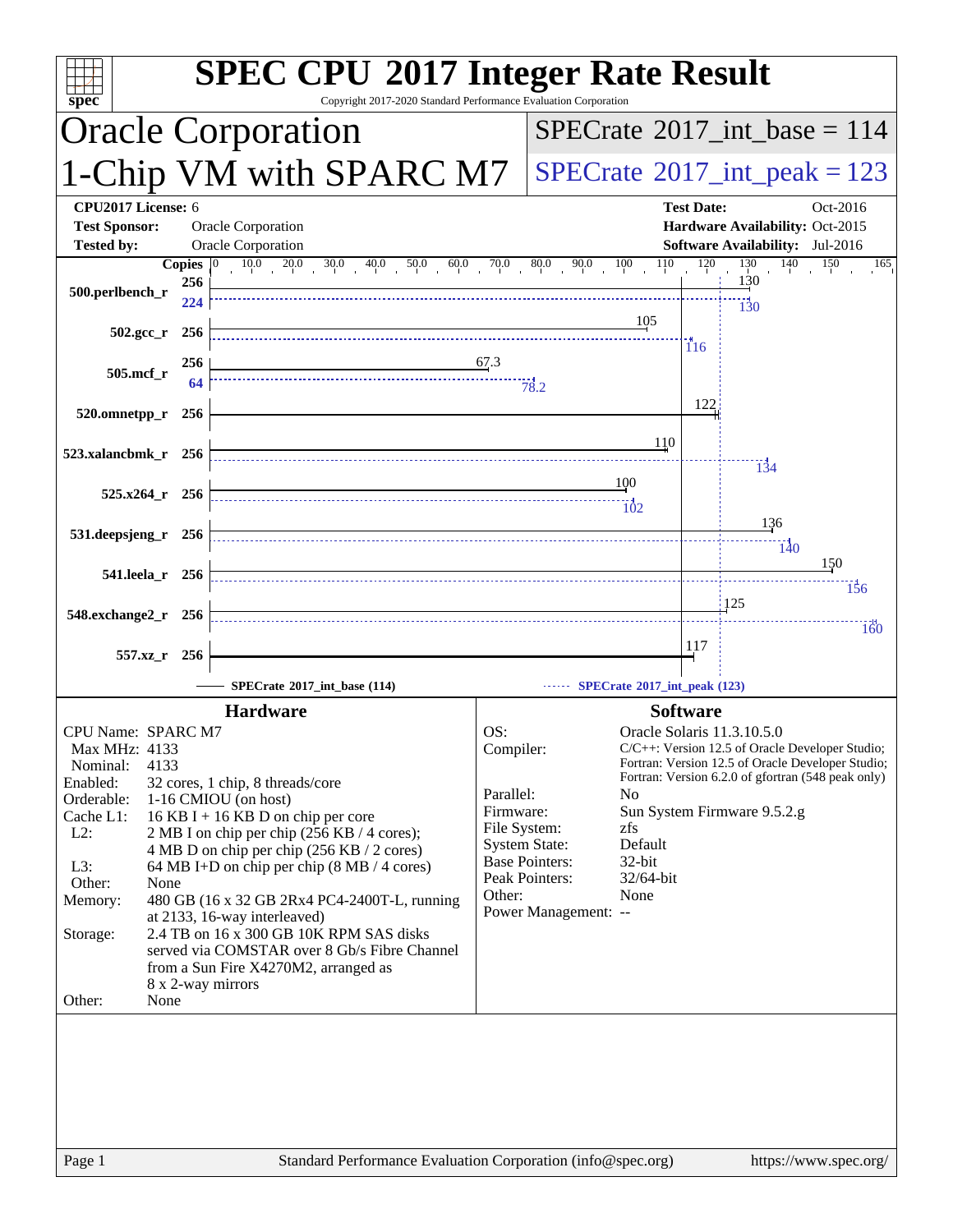

### **[Operating System Notes](http://www.spec.org/auto/cpu2017/Docs/result-fields.html#OperatingSystemNotes)**

 The ZFS cache was limited to 12% of memory, and the fsflush daemon was told to run once every 10 seconds, checking for dirty pages more than 10 minutes old, using these settings in /etc/system: set user reserve hint pct=88 set autoup=600 set tune\_t\_fsflushr=10

### **[Platform Notes](http://www.spec.org/auto/cpu2017/Docs/result-fields.html#PlatformNotes)**

 The System Under Test (SUT), "1-chip VM with SPARC M7", contains:

**(Continued on next page)**

Page 2 Standard Performance Evaluation Corporation [\(info@spec.org\)](mailto:info@spec.org) <https://www.spec.org/>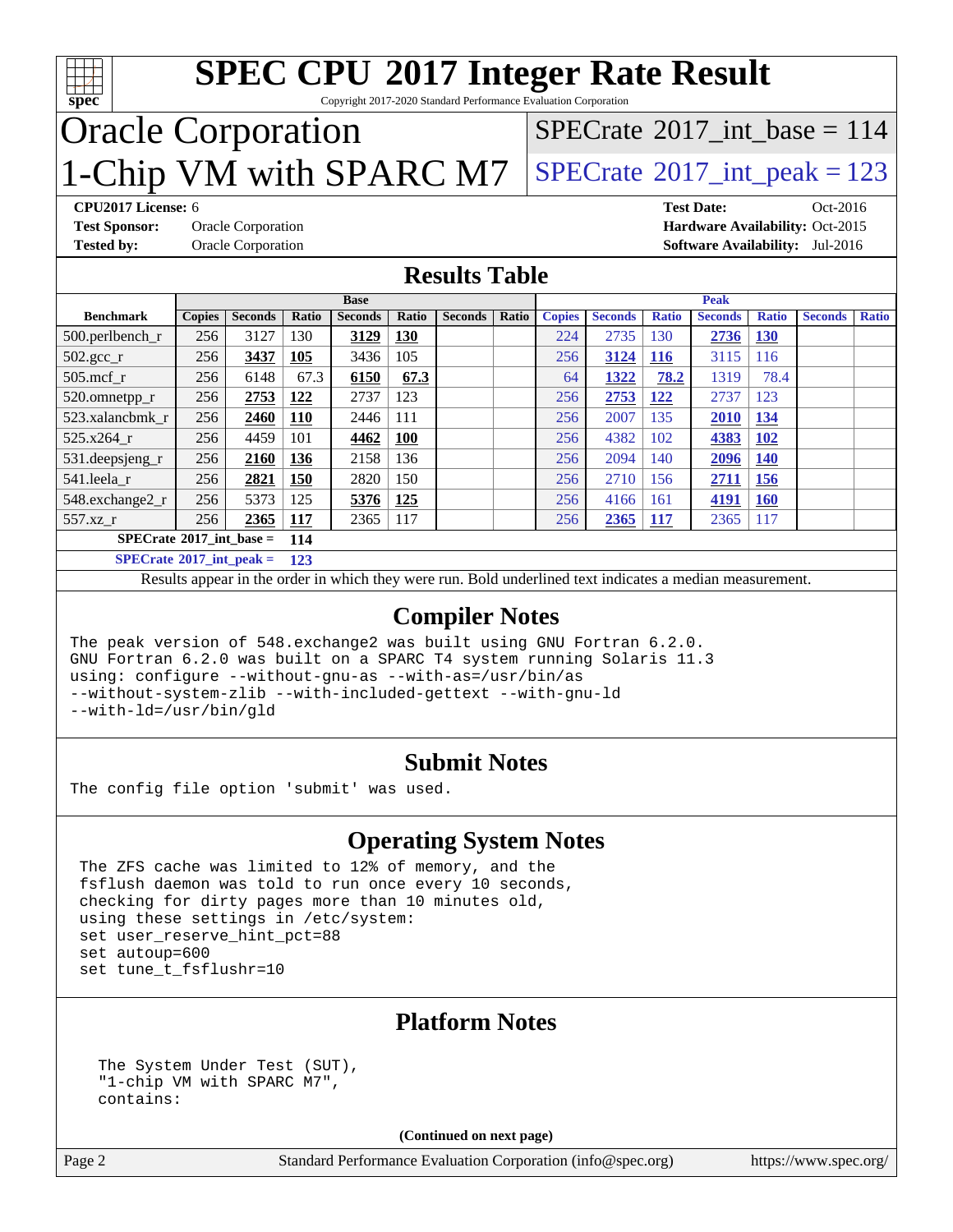| <b>SPEC CPU®2017 Integer Rate Result</b><br>Copyright 2017-2020 Standard Performance Evaluation Corporation<br>spec <sup>®</sup>                                                                                                                                                                                                                                                                   |                                                                                                            |
|----------------------------------------------------------------------------------------------------------------------------------------------------------------------------------------------------------------------------------------------------------------------------------------------------------------------------------------------------------------------------------------------------|------------------------------------------------------------------------------------------------------------|
| <b>Oracle Corporation</b>                                                                                                                                                                                                                                                                                                                                                                          | $SPECrate^{\circ}2017\_int\_base = 114$                                                                    |
| 1-Chip VM with SPARC M7                                                                                                                                                                                                                                                                                                                                                                            | $SPECrate@2017(int peak = 123$                                                                             |
| CPU2017 License: 6<br><b>Test Sponsor:</b><br>Oracle Corporation<br><b>Tested by:</b><br><b>Oracle Corporation</b>                                                                                                                                                                                                                                                                                 | <b>Test Date:</b><br>Oct-2016<br>Hardware Availability: Oct-2015<br><b>Software Availability:</b> Jul-2016 |
| <b>Platform Notes (Continued)</b>                                                                                                                                                                                                                                                                                                                                                                  |                                                                                                            |
| - 1 physical CPU chip<br>- 256 virtual CPUs<br>32 cores<br>- 480 GB memory<br>- OS: Oracle Solaris 11.3.10.5.0                                                                                                                                                                                                                                                                                     |                                                                                                            |
| The SUT is managed by a HOST with:<br>- OS: Oracle Solaris 11.3.5.1.0<br>- Oracle VM Server for SPARC v3.3<br>(included with Oracle Solaris)<br>From the standpoint of the HOST, the SUT is:<br>- A Logical Domain (LDom)<br>- One CMIOU (CPU, Memory, IO unit), containing:<br>- 1 SPARC M7 chip<br>- 16x 32 GB memory DIMMs<br>- 1x DIMM is reserved<br>- Therefore the SUT sees 480 GB, not 512 |                                                                                                            |
| The HOST is part of an M7-16 server that has:<br>- Sun System Firmware 9.5.2.g 2015/12/07 11:57<br>- 16x CMIOUs<br>- 4x Domain Configurable Units (DCUs)<br>- Each DCU has 4x CMIOUs<br>- Each DCU is a Physical Domain (PDom)<br>From the standpoint of the M7-16, the HOST<br>is one PDom containing one DCU.                                                                                    |                                                                                                            |
| Additional information about SUT, LDom, and<br>PDom commands are in the platform flags file.                                                                                                                                                                                                                                                                                                       |                                                                                                            |
| For Oracle VM Server information, see<br>Oracle Technical Network (OTN)                                                                                                                                                                                                                                                                                                                            |                                                                                                            |
| Sysinfo program /cpu2017/rc3/Docs/sysinfo<br>Rev: r4961 of 2016-10-02 93f3ce875d5c7794a1fec4785739b79b<br>running on m7-16-002c-1d3 Wed Oct 12 21:37:47 2016                                                                                                                                                                                                                                       |                                                                                                            |
| This section contains SUT (System Under Test) info as seen by<br>some common utilities. To remove or add to this section, see:<br>http://www.spec.org/cpu2017/Docs/config.html#sysinfo                                                                                                                                                                                                             |                                                                                                            |
| From /usr/sbin/psrinfo<br>SPARC-M7 (chipid 3, clock 4133 MHz)<br>1 chips<br>256 threads<br>4133 MHz                                                                                                                                                                                                                                                                                                |                                                                                                            |
| (Continued on next page)                                                                                                                                                                                                                                                                                                                                                                           |                                                                                                            |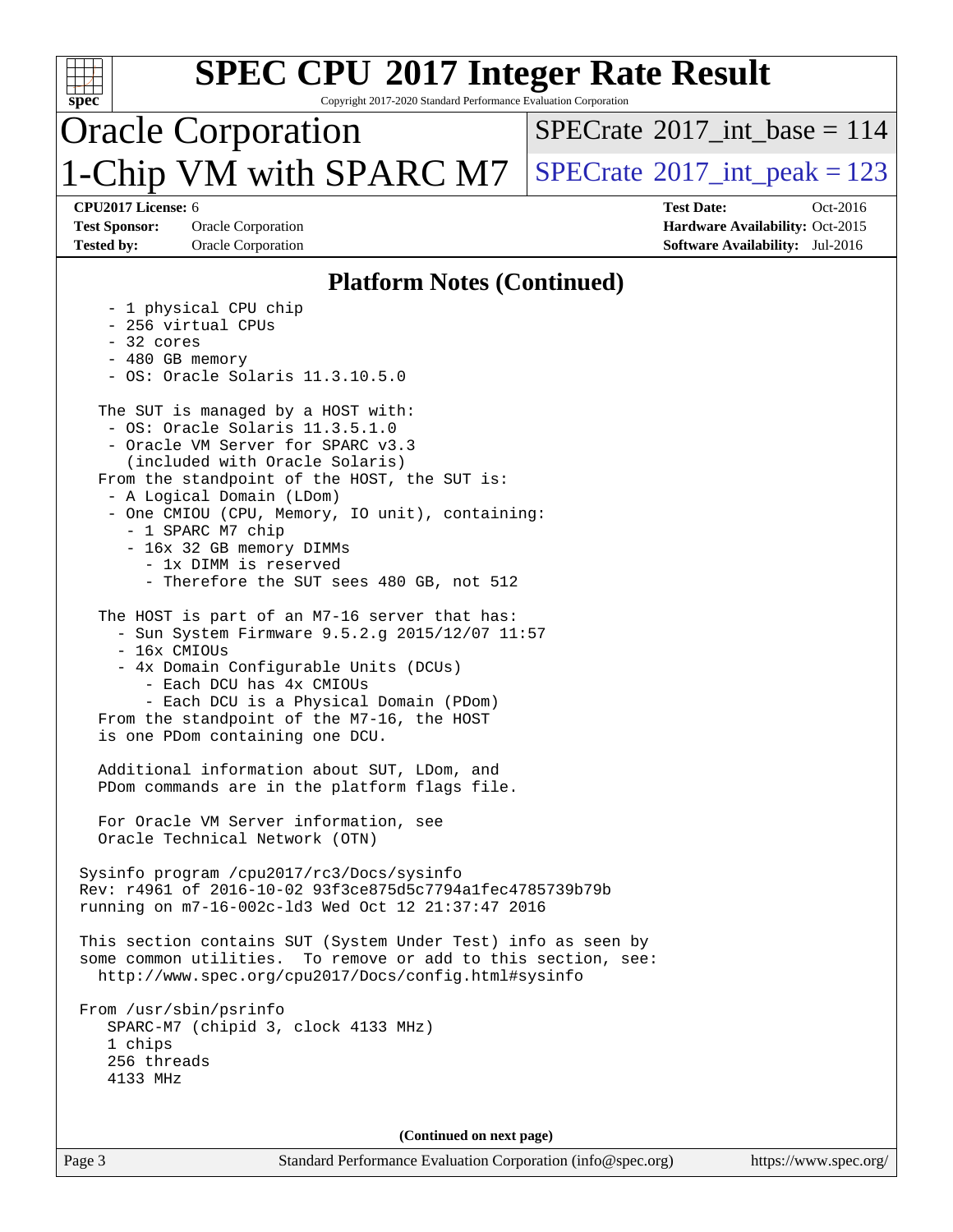| <b>SPEC CPU®2017 Integer Rate Result</b>                                                                                                                                                 |                                                                                                     |  |  |  |  |  |
|------------------------------------------------------------------------------------------------------------------------------------------------------------------------------------------|-----------------------------------------------------------------------------------------------------|--|--|--|--|--|
| spec <sup>®</sup><br>Copyright 2017-2020 Standard Performance Evaluation Corporation                                                                                                     |                                                                                                     |  |  |  |  |  |
| <b>Oracle Corporation</b>                                                                                                                                                                | $SPECrate^{\circledast}2017$ int base = 114                                                         |  |  |  |  |  |
| 1-Chip VM with SPARC M7                                                                                                                                                                  | $SPECrate@2017(int peak = 123$                                                                      |  |  |  |  |  |
| <b>CPU2017 License: 6</b><br><b>Test Sponsor:</b><br><b>Oracle Corporation</b><br><b>Tested by:</b><br>Oracle Corporation                                                                | <b>Test Date:</b><br>Oct-2016<br>Hardware Availability: Oct-2015<br>Software Availability: Jul-2016 |  |  |  |  |  |
| <b>Platform Notes (Continued)</b>                                                                                                                                                        |                                                                                                     |  |  |  |  |  |
| From kstat:<br>32 cores                                                                                                                                                                  |                                                                                                     |  |  |  |  |  |
| From prtconf: 489984 Megabytes                                                                                                                                                           |                                                                                                     |  |  |  |  |  |
| /etc/release:                                                                                                                                                                            |                                                                                                     |  |  |  |  |  |
| Oracle Solaris 11.3 SPARC<br>uname $-a$ :<br>SunOS m7-16-002c-1d3 5.11 11.3 sun4v sparc sun4v                                                                                            |                                                                                                     |  |  |  |  |  |
| disk: df -h /cpu2017/rc3                                                                                                                                                                 |                                                                                                     |  |  |  |  |  |
| Size Used Available Capacity Mounted on<br>Filesystem<br>$2.4T$ $1.2G$<br>spec/cpu2017/rc3<br>1.8T<br>1% / cpu2017/rc3                                                                   |                                                                                                     |  |  |  |  |  |
| (End of data from sysinfo program)                                                                                                                                                       |                                                                                                     |  |  |  |  |  |
| <b>Compiler Version Notes</b>                                                                                                                                                            |                                                                                                     |  |  |  |  |  |
| 500.perlbench_r(base, peak) 502.gcc_r(base, peak) 505.mcf_r(base,<br>C                                                                                                                   |                                                                                                     |  |  |  |  |  |
| peak) 525.x264_r(base, peak) 557.xz_r(base, peak)                                                                                                                                        |                                                                                                     |  |  |  |  |  |
| cc: Studio 12.5 Sun C 5.14 SunOS_sparc 2016/05/31                                                                                                                                        |                                                                                                     |  |  |  |  |  |
|                                                                                                                                                                                          |                                                                                                     |  |  |  |  |  |
| 520.omnetpp_r(base, peak) 523.xalancbmk_r(base, peak)<br>C++<br>531.deepsjeng_r(base, peak) 541.leela_r(base, peak)                                                                      |                                                                                                     |  |  |  |  |  |
| CC: Studio 12.5 Sun C++ $5.14$ SunOS_sparc $2016/05/31$                                                                                                                                  |                                                                                                     |  |  |  |  |  |
|                                                                                                                                                                                          |                                                                                                     |  |  |  |  |  |
| Fortran   548. exchange $2_r$ (peak)                                                                                                                                                     |                                                                                                     |  |  |  |  |  |
| Using built-in specs.                                                                                                                                                                    |                                                                                                     |  |  |  |  |  |
| COLLECT_GCC=/SW/compilers/GCC/SunOS/sparc/gcc-6.2.0/bin/gfortran<br>COLLECT_LTO_WRAPPER=/SW/compilers/GCC/SunOS/sparc/gcc-6.2.0/bin//libexec/gcc/sparc-sun-solaris2.11/6.2.0/lto-wrapper |                                                                                                     |  |  |  |  |  |
| Target: sparc-sun-solaris2.11                                                                                                                                                            |                                                                                                     |  |  |  |  |  |
| Configured with: /SW/compilers/GCC/build/gcc-6.2.0/configure<br>--enable-languages=c, c++, fortran, objc, obj-c++ --enable-lto                                                           |                                                                                                     |  |  |  |  |  |
| --with-multilib-list=m64, m32 --disable-libvtv --without-gnu-as<br>--with-as=/usr/bin/as --without-system-zlib --with-included-gettext                                                   |                                                                                                     |  |  |  |  |  |
| --with-gnu-ld --with-ld=/usr/bin/gld --with-pkgversion='CDS 22-Aug-2016'<br>--prefix=/net/toromondo.us.oracle.com/export/software/compilers/GCC/SunOS/sparc/gcc-6.2.0                    |                                                                                                     |  |  |  |  |  |
| --with-local-prefix=/net/toromondo.us.oracle.com/export/software/compilers/GCC/SunOS/sparc<br>Thread model: posix                                                                        |                                                                                                     |  |  |  |  |  |
|                                                                                                                                                                                          |                                                                                                     |  |  |  |  |  |
| (Continued on next page)<br>Standard Performance Evaluation Corporation (info@spec.org)<br>Page 4                                                                                        | https://www.spec.org/                                                                               |  |  |  |  |  |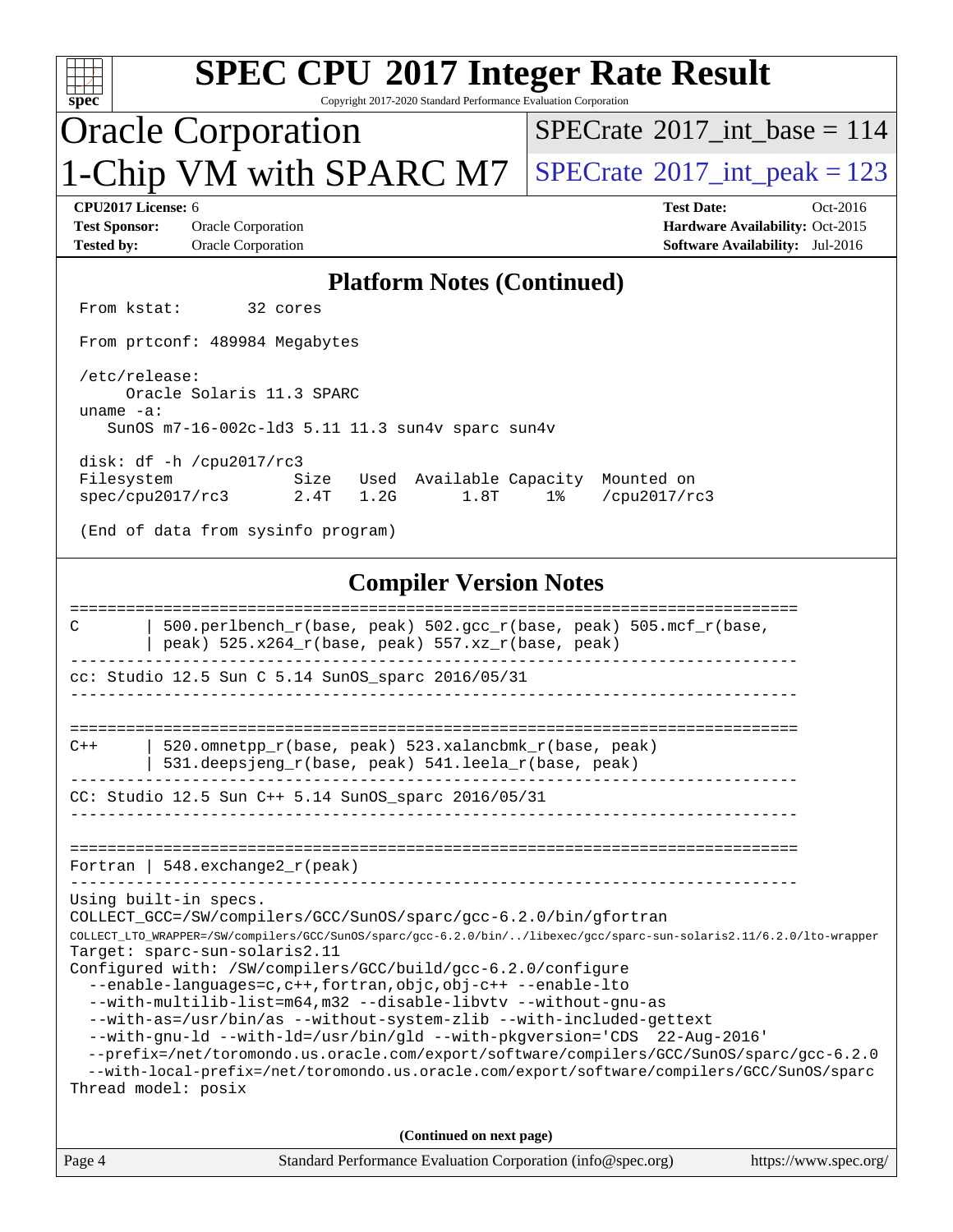| <b>SPEC CPU®2017 Integer Rate Result</b><br>Copyright 2017-2020 Standard Performance Evaluation Corporation<br>$spec^*$                                                                                                                                                                                                                                                                                                                                                                                                                                                                                                                                                                                                                                                                                                                   |                                                                                                     |  |  |  |
|-------------------------------------------------------------------------------------------------------------------------------------------------------------------------------------------------------------------------------------------------------------------------------------------------------------------------------------------------------------------------------------------------------------------------------------------------------------------------------------------------------------------------------------------------------------------------------------------------------------------------------------------------------------------------------------------------------------------------------------------------------------------------------------------------------------------------------------------|-----------------------------------------------------------------------------------------------------|--|--|--|
| <b>Oracle Corporation</b>                                                                                                                                                                                                                                                                                                                                                                                                                                                                                                                                                                                                                                                                                                                                                                                                                 | $SPECrate^{\circledast}2017\_int\_base = 114$                                                       |  |  |  |
| 1-Chip VM with SPARC M7                                                                                                                                                                                                                                                                                                                                                                                                                                                                                                                                                                                                                                                                                                                                                                                                                   | $SPECTate$ <sup>®</sup> 2017_int_peak = 123                                                         |  |  |  |
| CPU2017 License: 6<br><b>Test Sponsor:</b><br><b>Oracle Corporation</b><br><b>Tested by:</b><br><b>Oracle Corporation</b>                                                                                                                                                                                                                                                                                                                                                                                                                                                                                                                                                                                                                                                                                                                 | <b>Test Date:</b><br>Oct-2016<br>Hardware Availability: Oct-2015<br>Software Availability: Jul-2016 |  |  |  |
| <b>Compiler Version Notes (Continued)</b><br>gcc version 6.2.0 (CDS 22-Aug-2016)                                                                                                                                                                                                                                                                                                                                                                                                                                                                                                                                                                                                                                                                                                                                                          |                                                                                                     |  |  |  |
| Fortran   $548$ . exchange $2r$ (base)                                                                                                                                                                                                                                                                                                                                                                                                                                                                                                                                                                                                                                                                                                                                                                                                    |                                                                                                     |  |  |  |
| f90: Studio 12.5 Fortran 95 8.8 SunOS_sparc 2016/05/31                                                                                                                                                                                                                                                                                                                                                                                                                                                                                                                                                                                                                                                                                                                                                                                    |                                                                                                     |  |  |  |
| Fortran   $548$ . exchange $2r$ (peak)                                                                                                                                                                                                                                                                                                                                                                                                                                                                                                                                                                                                                                                                                                                                                                                                    |                                                                                                     |  |  |  |
| COLLECT_GCC=/SW/compilers/GCC/SunOS/sparc/gcc-6.2.0/bin/gfortran<br>COLLECT_LTO_WRAPPER=/SW/compilers/GCC/SunOS/sparc/gcc-6.2.0/bin//libexec/gcc/sparc-sun-solaris2.11/6.2.0/lto-wrapper<br>Target: sparc-sun-solaris2.11<br>Configured with: /SW/compilers/GCC/build/gcc-6.2.0/configure<br>--enable-languages=c, c++, fortran, objc, obj-c++ --enable-lto<br>--with-multilib-list=m64,m32 --disable-libvtv --without-gnu-as<br>--with-as=/usr/bin/as --without-system-zlib --with-included-gettext<br>--with-gnu-ld --with-ld=/usr/bin/gld --with-pkgversion='CDS 22-Aug-2016'<br>--prefix=/net/toromondo.us.oracle.com/export/software/compilers/GCC/SunOS/sparc/gcc-6.2.0<br>--with-local-prefix=/net/toromondo.us.oracle.com/export/software/compilers/GCC/SunOS/sparc<br>Thread model: posix<br>gcc version 6.2.0 (CDS 22-Aug-2016) | ------------------------------------                                                                |  |  |  |
| Fortran   548.exchange2 $r(base)$                                                                                                                                                                                                                                                                                                                                                                                                                                                                                                                                                                                                                                                                                                                                                                                                         |                                                                                                     |  |  |  |
| f90: Studio 12.5 Fortran 95 8.8 SunOS_sparc 2016/05/31                                                                                                                                                                                                                                                                                                                                                                                                                                                                                                                                                                                                                                                                                                                                                                                    |                                                                                                     |  |  |  |
| <b>Base Compiler Invocation</b><br>C benchmarks:<br>$cc$<br>$C_{++}$ benchmarks:<br>CC<br>Fortran benchmarks:<br>£95                                                                                                                                                                                                                                                                                                                                                                                                                                                                                                                                                                                                                                                                                                                      |                                                                                                     |  |  |  |
|                                                                                                                                                                                                                                                                                                                                                                                                                                                                                                                                                                                                                                                                                                                                                                                                                                           |                                                                                                     |  |  |  |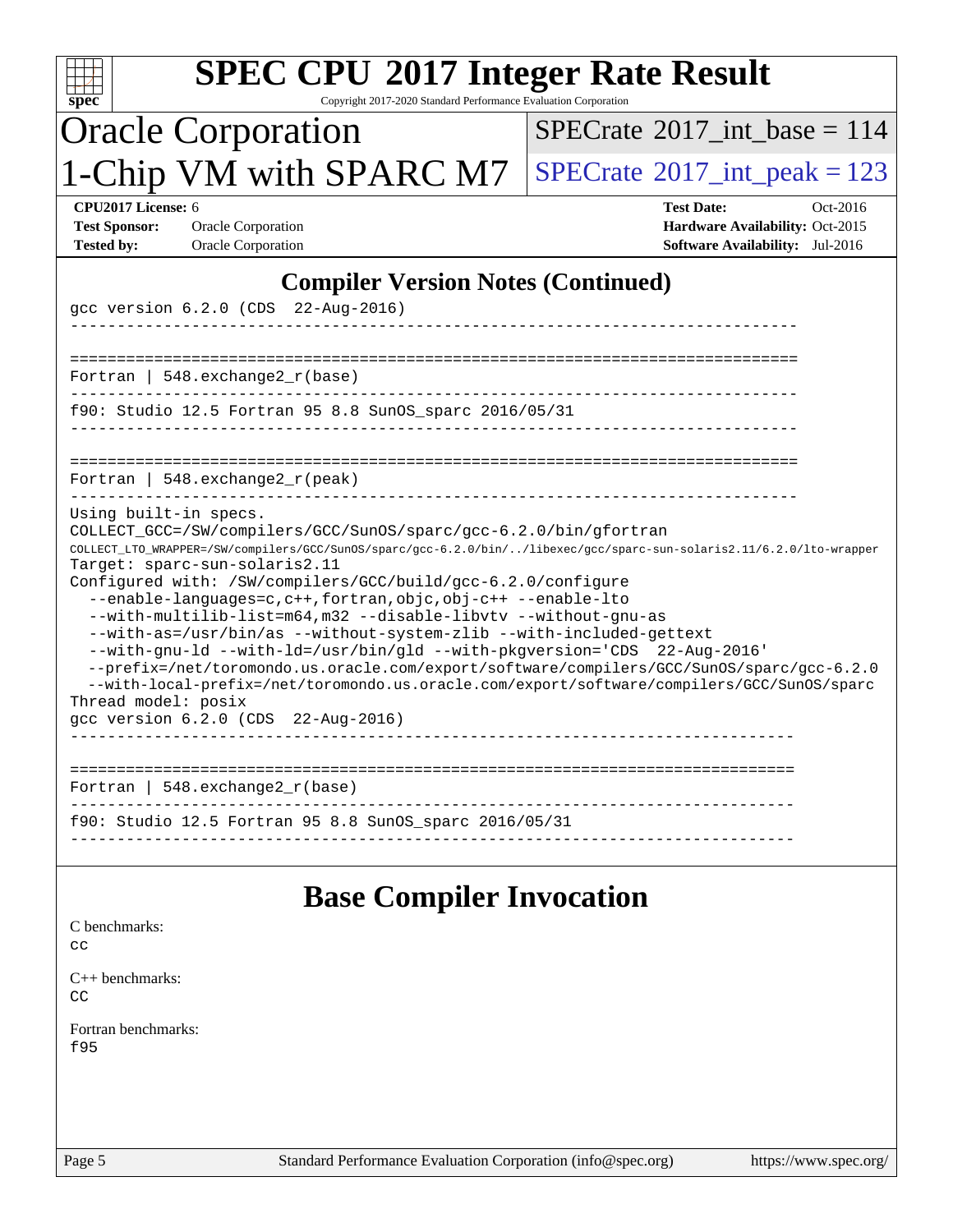

Copyright 2017-2020 Standard Performance Evaluation Corporation

# Oracle Corporation 1-Chip VM with SPARC M7  $|$  [SPECrate](http://www.spec.org/auto/cpu2017/Docs/result-fields.html#SPECrate2017intpeak) [2017\\_int\\_peak = 1](http://www.spec.org/auto/cpu2017/Docs/result-fields.html#SPECrate2017intpeak)23

 $SPECTate$ <sup>®</sup>[2017\\_int\\_base =](http://www.spec.org/auto/cpu2017/Docs/result-fields.html#SPECrate2017intbase) 114

**[Test Sponsor:](http://www.spec.org/auto/cpu2017/Docs/result-fields.html#TestSponsor)** Oracle Corporation **[Hardware Availability:](http://www.spec.org/auto/cpu2017/Docs/result-fields.html#HardwareAvailability)** Oct-2015

**[CPU2017 License:](http://www.spec.org/auto/cpu2017/Docs/result-fields.html#CPU2017License)** 6 **[Test Date:](http://www.spec.org/auto/cpu2017/Docs/result-fields.html#TestDate)** Oct-2016 **[Tested by:](http://www.spec.org/auto/cpu2017/Docs/result-fields.html#Testedby)** Oracle Corporation **[Software Availability:](http://www.spec.org/auto/cpu2017/Docs/result-fields.html#SoftwareAvailability)** Jul-2016

### **[Base Portability Flags](http://www.spec.org/auto/cpu2017/Docs/result-fields.html#BasePortabilityFlags)**

 500.perlbench\_r: [-DSPEC\\_SOLARIS\\_SPARC](http://www.spec.org/cpu2017/results/res2017q2/cpu2017-20161026-00035.flags.html#b500.perlbench_r_basePORTABILITY_DSPEC_SOLARIS_SPARC) 502.gcc\_r: [-D\\_FILE\\_OFFSET\\_BITS=64](http://www.spec.org/cpu2017/results/res2017q2/cpu2017-20161026-00035.flags.html#user_baseEXTRA_PORTABILITY502_gcc_r_F-D_FILE_OFFSET_BITS:64) 505.mcf\_r: [-D\\_FILE\\_OFFSET\\_BITS=64](http://www.spec.org/cpu2017/results/res2017q2/cpu2017-20161026-00035.flags.html#user_baseEXTRA_PORTABILITY505_mcf_r_F-D_FILE_OFFSET_BITS:64) 520.omnetpp\_r: [-DSPEC\\_GCC\\_MANGLE](http://www.spec.org/cpu2017/results/res2017q2/cpu2017-20161026-00035.flags.html#b520.omnetpp_r_basePORTABILITY_DSPEC_GCC_MANGLE) [-D\\_FILE\\_OFFSET\\_BITS=64](http://www.spec.org/cpu2017/results/res2017q2/cpu2017-20161026-00035.flags.html#user_baseEXTRA_PORTABILITY520_omnetpp_r_F-D_FILE_OFFSET_BITS:64) 523.xalancbmk\_r: [-DSPEC\\_SOLARIS](http://www.spec.org/cpu2017/results/res2017q2/cpu2017-20161026-00035.flags.html#b523.xalancbmk_r_basePORTABILITY_DSPEC_SOLARIS) [-D\\_FILE\\_OFFSET\\_BITS=64](http://www.spec.org/cpu2017/results/res2017q2/cpu2017-20161026-00035.flags.html#user_baseEXTRA_PORTABILITY523_xalancbmk_r_F-D_FILE_OFFSET_BITS:64) 525.x264\_r: [-D\\_FILE\\_OFFSET\\_BITS=64](http://www.spec.org/cpu2017/results/res2017q2/cpu2017-20161026-00035.flags.html#user_baseEXTRA_PORTABILITY525_x264_r_F-D_FILE_OFFSET_BITS:64) 531.deepsjeng\_r: [-D\\_FILE\\_OFFSET\\_BITS=64](http://www.spec.org/cpu2017/results/res2017q2/cpu2017-20161026-00035.flags.html#user_baseEXTRA_PORTABILITY531_deepsjeng_r_F-D_FILE_OFFSET_BITS:64) 541.leela r: [-D\\_FILE\\_OFFSET\\_BITS=64](http://www.spec.org/cpu2017/results/res2017q2/cpu2017-20161026-00035.flags.html#user_baseEXTRA_PORTABILITY541_leela_r_F-D_FILE_OFFSET_BITS:64) 548.exchange2\_r: [-D\\_FILE\\_OFFSET\\_BITS=64](http://www.spec.org/cpu2017/results/res2017q2/cpu2017-20161026-00035.flags.html#user_baseEXTRA_PORTABILITY548_exchange2_r_F-D_FILE_OFFSET_BITS:64) 557.xz\_r: [-D\\_FILE\\_OFFSET\\_BITS=64](http://www.spec.org/cpu2017/results/res2017q2/cpu2017-20161026-00035.flags.html#user_baseEXTRA_PORTABILITY557_xz_r_F-D_FILE_OFFSET_BITS:64)

### **[Base Optimization Flags](http://www.spec.org/auto/cpu2017/Docs/result-fields.html#BaseOptimizationFlags)**

[C benchmarks](http://www.spec.org/auto/cpu2017/Docs/result-fields.html#Cbenchmarks):

[-m32](http://www.spec.org/cpu2017/results/res2017q2/cpu2017-20161026-00035.flags.html#user_CCbase_F-m32) [-xpagesize=4M](http://www.spec.org/cpu2017/results/res2017q2/cpu2017-20161026-00035.flags.html#user_CCbase_xpagesize_88977cf513b61a234d62cd5a763d16c21bcbc61487308ae4e8b3693d32be54f884e01fa4478a19c7bb336258f46e095bd0fc8c4b2af02bca05d3464bd89e9b4a) [-DSPEC\\_SUPPRESS\\_OPENMP](http://www.spec.org/cpu2017/results/res2017q2/cpu2017-20161026-00035.flags.html#suite_CCbase_DSPEC_SUPPRESS_OPENMP) [-fast](http://www.spec.org/cpu2017/results/res2017q2/cpu2017-20161026-00035.flags.html#user_CCbase_fast_cc) [-xipo=2](http://www.spec.org/cpu2017/results/res2017q2/cpu2017-20161026-00035.flags.html#user_CCbase_xipo_528d5b218e20bb5d0c89daa4fac0c18c4971399d204163b79c3dac5775bb273d824fbc93a1b2e24f5d1ab3f61c28467f631ce821f4b006d66698dbc3a2b57ff3) [-xthroughput=yes](http://www.spec.org/cpu2017/results/res2017q2/cpu2017-20161026-00035.flags.html#user_CCbase_xthroughput) [-xalias\\_level=std](http://www.spec.org/cpu2017/results/res2017q2/cpu2017-20161026-00035.flags.html#user_CCbase_xalias_level_cc_9a0a86fb5351cc279557ed494e6e940e4d3b21f24a10ac79e1ac0812855df6491322aee7a07664b9b47bff663a1d9274fb9e848793932e1218de025f94a983f1) [-g1](http://www.spec.org/cpu2017/results/res2017q2/cpu2017-20161026-00035.flags.html#user_CCbase_F-g1) [-lfast](http://www.spec.org/cpu2017/results/res2017q2/cpu2017-20161026-00035.flags.html#user_CCbase_F-lfast)

[C++ benchmarks:](http://www.spec.org/auto/cpu2017/Docs/result-fields.html#CXXbenchmarks) [-m32](http://www.spec.org/cpu2017/results/res2017q2/cpu2017-20161026-00035.flags.html#user_CXXbase_F-m32) [-xpagesize=4M](http://www.spec.org/cpu2017/results/res2017q2/cpu2017-20161026-00035.flags.html#user_CXXbase_xpagesize_88977cf513b61a234d62cd5a763d16c21bcbc61487308ae4e8b3693d32be54f884e01fa4478a19c7bb336258f46e095bd0fc8c4b2af02bca05d3464bd89e9b4a) [-std=c++03](http://www.spec.org/cpu2017/results/res2017q2/cpu2017-20161026-00035.flags.html#user_CXXbase_stdcxx_397fb52dea2eed7bb57594b230f4b519d28bc400892d03ef603425d1f64d061ab8db014814cca062112a7c12e7d1eea2fd08d40d838fd3f28e1d0edd07cce3c1) [-DSPEC\\_SUPPRESS\\_OPENMP](http://www.spec.org/cpu2017/results/res2017q2/cpu2017-20161026-00035.flags.html#suite_CXXbase_DSPEC_SUPPRESS_OPENMP) [-fast](http://www.spec.org/cpu2017/results/res2017q2/cpu2017-20161026-00035.flags.html#user_CXXbase_fast_CC) [-xipo=2](http://www.spec.org/cpu2017/results/res2017q2/cpu2017-20161026-00035.flags.html#user_CXXbase_xipo_528d5b218e20bb5d0c89daa4fac0c18c4971399d204163b79c3dac5775bb273d824fbc93a1b2e24f5d1ab3f61c28467f631ce821f4b006d66698dbc3a2b57ff3) [-xthroughput=yes](http://www.spec.org/cpu2017/results/res2017q2/cpu2017-20161026-00035.flags.html#user_CXXbase_xthroughput) [-xalias\\_level=compatible](http://www.spec.org/cpu2017/results/res2017q2/cpu2017-20161026-00035.flags.html#user_CXXbase_xalias_level_CC_29d650045219f0f46bed0feda1d1a1731777215d692056e3f341e0c7bd96e0f3c34c1acc5cfa383a6fdc15f4074107c621eb7b329257fb6f6792e3a3e7fe49fc) [-g](http://www.spec.org/cpu2017/results/res2017q2/cpu2017-20161026-00035.flags.html#user_CXXbase_F-g) [-lfast](http://www.spec.org/cpu2017/results/res2017q2/cpu2017-20161026-00035.flags.html#user_CXXbase_F-lfast)

### [Fortran benchmarks](http://www.spec.org/auto/cpu2017/Docs/result-fields.html#Fortranbenchmarks):

[-m32](http://www.spec.org/cpu2017/results/res2017q2/cpu2017-20161026-00035.flags.html#user_FCbase_F-m32) [-xpagesize=4M](http://www.spec.org/cpu2017/results/res2017q2/cpu2017-20161026-00035.flags.html#user_FCbase_xpagesize_88977cf513b61a234d62cd5a763d16c21bcbc61487308ae4e8b3693d32be54f884e01fa4478a19c7bb336258f46e095bd0fc8c4b2af02bca05d3464bd89e9b4a) [-DSPEC\\_SUPPRESS\\_OPENMP](http://www.spec.org/cpu2017/results/res2017q2/cpu2017-20161026-00035.flags.html#suite_FCbase_DSPEC_SUPPRESS_OPENMP) [-fast](http://www.spec.org/cpu2017/results/res2017q2/cpu2017-20161026-00035.flags.html#user_FCbase_fast_f90) [-xipo=2](http://www.spec.org/cpu2017/results/res2017q2/cpu2017-20161026-00035.flags.html#user_FCbase_xipo_528d5b218e20bb5d0c89daa4fac0c18c4971399d204163b79c3dac5775bb273d824fbc93a1b2e24f5d1ab3f61c28467f631ce821f4b006d66698dbc3a2b57ff3) [-xthroughput=yes](http://www.spec.org/cpu2017/results/res2017q2/cpu2017-20161026-00035.flags.html#user_FCbase_xthroughput) [-g1](http://www.spec.org/cpu2017/results/res2017q2/cpu2017-20161026-00035.flags.html#user_FCbase_F-g1) [-lfast](http://www.spec.org/cpu2017/results/res2017q2/cpu2017-20161026-00035.flags.html#user_FCbase_F-lfast)

### **[Base Other Flags](http://www.spec.org/auto/cpu2017/Docs/result-fields.html#BaseOtherFlags)**

[C benchmarks](http://www.spec.org/auto/cpu2017/Docs/result-fields.html#Cbenchmarks): [-xjobs=64](http://www.spec.org/cpu2017/results/res2017q2/cpu2017-20161026-00035.flags.html#user_CCbase_xjobs_6ad9cd9f09487f720e4d4a9fa631d67d103a7f8f70e5780ada93efe3a6364ae2dc32b080c0148210ac4a71f76f2edeae7e1ecc3eb56cef8335df8b421a8e0469) [-errfmt](http://www.spec.org/cpu2017/results/res2017q2/cpu2017-20161026-00035.flags.html#user_CCbase_F-errfmt)

[C++ benchmarks:](http://www.spec.org/auto/cpu2017/Docs/result-fields.html#CXXbenchmarks)  $-x$ jobs=64

[Fortran benchmarks](http://www.spec.org/auto/cpu2017/Docs/result-fields.html#Fortranbenchmarks): [-xjobs=64](http://www.spec.org/cpu2017/results/res2017q2/cpu2017-20161026-00035.flags.html#user_FCbase_xjobs_6ad9cd9f09487f720e4d4a9fa631d67d103a7f8f70e5780ada93efe3a6364ae2dc32b080c0148210ac4a71f76f2edeae7e1ecc3eb56cef8335df8b421a8e0469)

### **[Peak Compiler Invocation](http://www.spec.org/auto/cpu2017/Docs/result-fields.html#PeakCompilerInvocation)**

[C benchmarks:](http://www.spec.org/auto/cpu2017/Docs/result-fields.html#Cbenchmarks)

 $C<sub>c</sub>$ 

**(Continued on next page)**

Page 6 Standard Performance Evaluation Corporation [\(info@spec.org\)](mailto:info@spec.org) <https://www.spec.org/>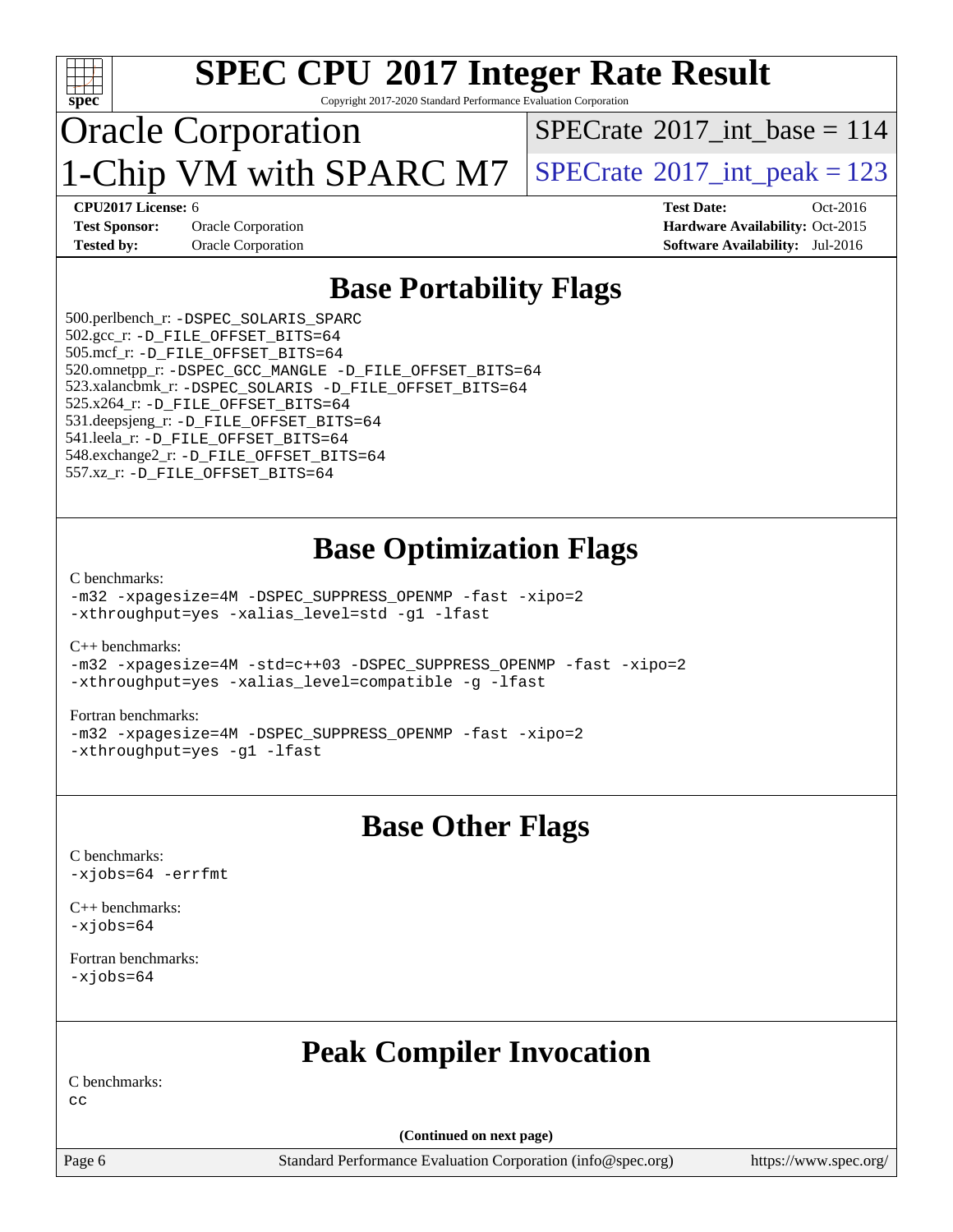

Copyright 2017-2020 Standard Performance Evaluation Corporation

# Oracle Corporation 1-Chip VM with SPARC M7  $|$  [SPECrate](http://www.spec.org/auto/cpu2017/Docs/result-fields.html#SPECrate2017intpeak) [2017\\_int\\_peak = 1](http://www.spec.org/auto/cpu2017/Docs/result-fields.html#SPECrate2017intpeak)23

 $SPECTate$ <sup>®</sup>[2017\\_int\\_base =](http://www.spec.org/auto/cpu2017/Docs/result-fields.html#SPECrate2017intbase) 114

**[Test Sponsor:](http://www.spec.org/auto/cpu2017/Docs/result-fields.html#TestSponsor)** Oracle Corporation **[Hardware Availability:](http://www.spec.org/auto/cpu2017/Docs/result-fields.html#HardwareAvailability)** Oct-2015 **[Tested by:](http://www.spec.org/auto/cpu2017/Docs/result-fields.html#Testedby)** Oracle Corporation **[Software Availability:](http://www.spec.org/auto/cpu2017/Docs/result-fields.html#SoftwareAvailability)** Jul-2016

**[CPU2017 License:](http://www.spec.org/auto/cpu2017/Docs/result-fields.html#CPU2017License)** 6 **[Test Date:](http://www.spec.org/auto/cpu2017/Docs/result-fields.html#TestDate)** Oct-2016

## **[Peak Compiler Invocation \(Continued\)](http://www.spec.org/auto/cpu2017/Docs/result-fields.html#PeakCompilerInvocation)**

[C++ benchmarks:](http://www.spec.org/auto/cpu2017/Docs/result-fields.html#CXXbenchmarks) **[CC](http://www.spec.org/cpu2017/results/res2017q2/cpu2017-20161026-00035.flags.html#user_CXXpeak_oracle_studio_CC)** 

[Fortran benchmarks](http://www.spec.org/auto/cpu2017/Docs/result-fields.html#Fortranbenchmarks): [gfortran](http://www.spec.org/cpu2017/results/res2017q2/cpu2017-20161026-00035.flags.html#user_FCpeak_gfortran)

### **[Peak Portability Flags](http://www.spec.org/auto/cpu2017/Docs/result-fields.html#PeakPortabilityFlags)**

 500.perlbench\_r: [-DSPEC\\_SOLARIS\\_SPARC](http://www.spec.org/cpu2017/results/res2017q2/cpu2017-20161026-00035.flags.html#b500.perlbench_r_peakPORTABILITY_DSPEC_SOLARIS_SPARC) 502.gcc\_r: [-D\\_FILE\\_OFFSET\\_BITS=64](http://www.spec.org/cpu2017/results/res2017q2/cpu2017-20161026-00035.flags.html#user_peakEXTRA_PORTABILITY502_gcc_r_F-D_FILE_OFFSET_BITS:64) 505.mcf\_r: [-D\\_FILE\\_OFFSET\\_BITS=64](http://www.spec.org/cpu2017/results/res2017q2/cpu2017-20161026-00035.flags.html#user_peakEXTRA_PORTABILITY505_mcf_r_F-D_FILE_OFFSET_BITS:64) 520.omnetpp\_r: [-DSPEC\\_GCC\\_MANGLE](http://www.spec.org/cpu2017/results/res2017q2/cpu2017-20161026-00035.flags.html#b520.omnetpp_r_peakPORTABILITY_DSPEC_GCC_MANGLE) [-D\\_FILE\\_OFFSET\\_BITS=64](http://www.spec.org/cpu2017/results/res2017q2/cpu2017-20161026-00035.flags.html#user_peakEXTRA_PORTABILITY520_omnetpp_r_F-D_FILE_OFFSET_BITS:64) 523.xalancbmk\_r: [-DSPEC\\_SOLARIS](http://www.spec.org/cpu2017/results/res2017q2/cpu2017-20161026-00035.flags.html#b523.xalancbmk_r_peakPORTABILITY_DSPEC_SOLARIS) [-D\\_FILE\\_OFFSET\\_BITS=64](http://www.spec.org/cpu2017/results/res2017q2/cpu2017-20161026-00035.flags.html#user_peakEXTRA_PORTABILITY523_xalancbmk_r_F-D_FILE_OFFSET_BITS:64) 525.x264\_r: [-D\\_FILE\\_OFFSET\\_BITS=64](http://www.spec.org/cpu2017/results/res2017q2/cpu2017-20161026-00035.flags.html#user_peakEXTRA_PORTABILITY525_x264_r_F-D_FILE_OFFSET_BITS:64) 531.deepsjeng\_r: [-D\\_FILE\\_OFFSET\\_BITS=64](http://www.spec.org/cpu2017/results/res2017q2/cpu2017-20161026-00035.flags.html#user_peakEXTRA_PORTABILITY531_deepsjeng_r_F-D_FILE_OFFSET_BITS:64) 541.leela\_r: [-D\\_FILE\\_OFFSET\\_BITS=64](http://www.spec.org/cpu2017/results/res2017q2/cpu2017-20161026-00035.flags.html#user_peakEXTRA_PORTABILITY541_leela_r_F-D_FILE_OFFSET_BITS:64) 548.exchange2\_r: [-DSPEC\\_LP64](http://www.spec.org/cpu2017/results/res2017q2/cpu2017-20161026-00035.flags.html#suite_peakEXTRA_PORTABILITY548_exchange2_r_DSPEC_LP64) 557.xz\_r: [-D\\_FILE\\_OFFSET\\_BITS=64](http://www.spec.org/cpu2017/results/res2017q2/cpu2017-20161026-00035.flags.html#user_peakEXTRA_PORTABILITY557_xz_r_F-D_FILE_OFFSET_BITS:64)

## **[Peak Optimization Flags](http://www.spec.org/auto/cpu2017/Docs/result-fields.html#PeakOptimizationFlags)**

[C benchmarks](http://www.spec.org/auto/cpu2017/Docs/result-fields.html#Cbenchmarks):

```
 500.perlbench_r: -m32 -xpagesize=256M -DSPEC_SUPPRESS_OPENMP -fast
-xipo=2 -xthroughput=yes -xalias_level=layout
-xprofile=collect:./feedback(pass 1)
-xprofile=use:./feedback(pass 2) -g1 -lfast
 502.gcc_r: -m32 -xpagesize=4M -DSPEC_SUPPRESS_OPENMP -fast -xipo=2
-xthroughput=yes -xalias_level=basic
-xprofile=collect:./feedback(pass 1)
-xprofile=use:./feedback(pass 2) -g1 -lfast
 505.mcf_r: -m32 -xpagesize=4M -DSPEC_SUPPRESS_OPENMP -fast -xipo=2
-g1 -lfast
 525.x264_r: -m32 -xpagesize=4M -DSPEC_SUPPRESS_OPENMP -fast -xipo=2
-xprofile=collect:./feedback(pass 1)
-xprofile=use:./feedback(pass 2) -g1 -lfast
```
**(Continued on next page)**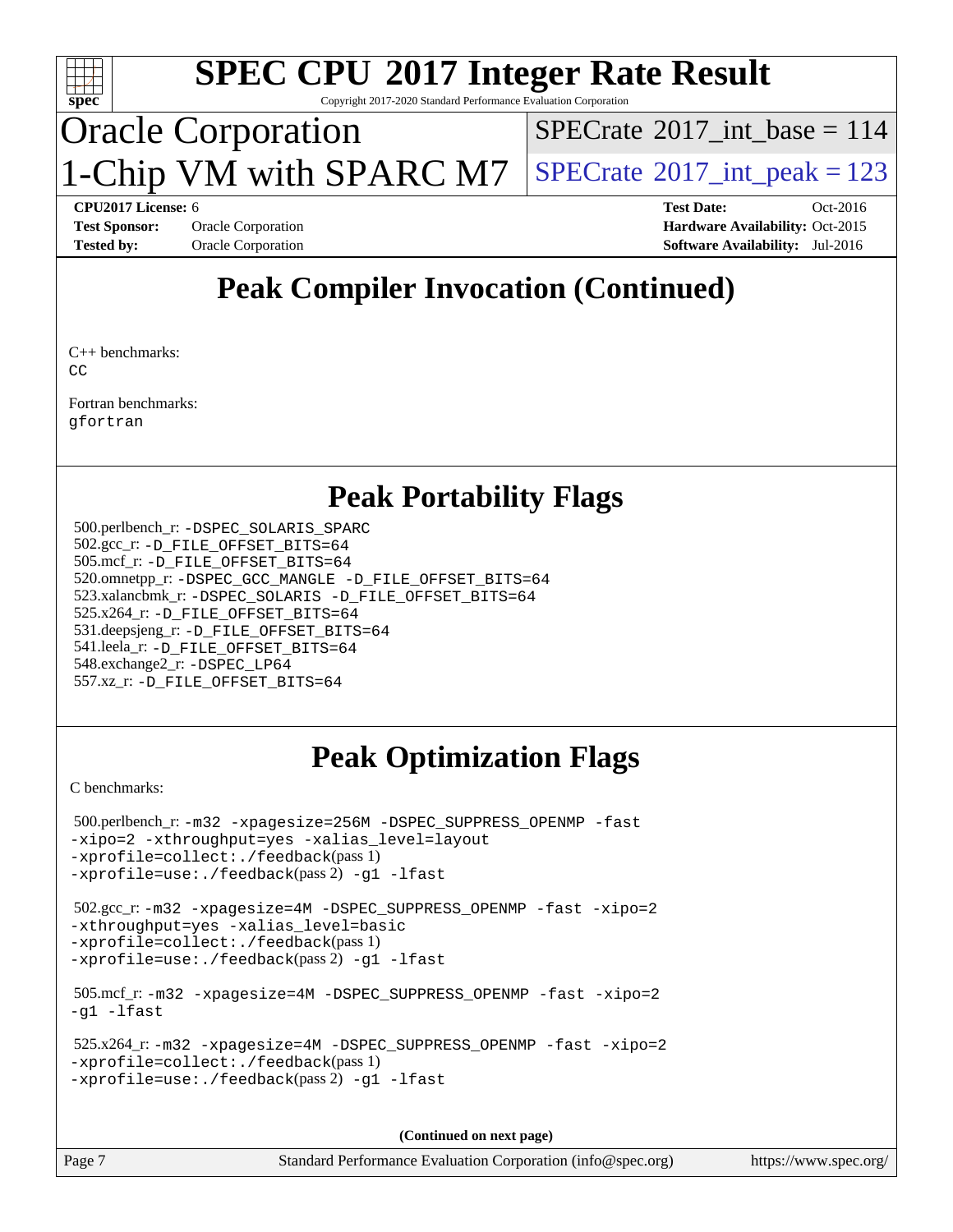

Copyright 2017-2020 Standard Performance Evaluation Corporation

Oracle Corporation 1-Chip VM with SPARC M7  $|$  [SPECrate](http://www.spec.org/auto/cpu2017/Docs/result-fields.html#SPECrate2017intpeak) [2017\\_int\\_peak = 1](http://www.spec.org/auto/cpu2017/Docs/result-fields.html#SPECrate2017intpeak)23

 $SPECTate$ <sup>®</sup>[2017\\_int\\_base =](http://www.spec.org/auto/cpu2017/Docs/result-fields.html#SPECrate2017intbase) 114

**[Test Sponsor:](http://www.spec.org/auto/cpu2017/Docs/result-fields.html#TestSponsor)** Oracle Corporation **[Hardware Availability:](http://www.spec.org/auto/cpu2017/Docs/result-fields.html#HardwareAvailability)** Oct-2015 **[Tested by:](http://www.spec.org/auto/cpu2017/Docs/result-fields.html#Testedby)** Oracle Corporation **[Software Availability:](http://www.spec.org/auto/cpu2017/Docs/result-fields.html#SoftwareAvailability)** Jul-2016

**[CPU2017 License:](http://www.spec.org/auto/cpu2017/Docs/result-fields.html#CPU2017License)** 6 **[Test Date:](http://www.spec.org/auto/cpu2017/Docs/result-fields.html#TestDate)** Oct-2016

## **[Peak Optimization Flags \(Continued\)](http://www.spec.org/auto/cpu2017/Docs/result-fields.html#PeakOptimizationFlags)**

557.xz\_r: basepeak = yes

[C++ benchmarks:](http://www.spec.org/auto/cpu2017/Docs/result-fields.html#CXXbenchmarks)

 $520.$ omnetpp\_r: basepeak = yes

 523.xalancbmk\_r: [-library=stlport4](http://www.spec.org/cpu2017/results/res2017q2/cpu2017-20161026-00035.flags.html#user_peakCXXLD523_xalancbmk_r_F-lstlport4_c12793480b01f621b9045fce34bbc06dfa1dd2fa44a73f9ec45481a72c9015b207bb156decfd00231b3756835dd8bfb78b8a0889bbe1273bf0eeb5763e9f1504) [-std=sun03](http://www.spec.org/cpu2017/results/res2017q2/cpu2017-20161026-00035.flags.html#user_peakCXXLD523_xalancbmk_r_stdcxx_dfd045b601b89b6e1c812e2935d9e3f284779c584ff5c4cb5cba7c8e3aa181213c8651dc47e02b88bf8cd72e6368d18d8075358f12c51aac3a678e4f400ed6e7) [-m32](http://www.spec.org/cpu2017/results/res2017q2/cpu2017-20161026-00035.flags.html#user_peakCXXLD523_xalancbmk_r_F-m32) [-xpagesize=4M](http://www.spec.org/cpu2017/results/res2017q2/cpu2017-20161026-00035.flags.html#user_peakCXXLD523_xalancbmk_r_xpagesize_88977cf513b61a234d62cd5a763d16c21bcbc61487308ae4e8b3693d32be54f884e01fa4478a19c7bb336258f46e095bd0fc8c4b2af02bca05d3464bd89e9b4a) [-DSPEC\\_SUPPRESS\\_OPENMP](http://www.spec.org/cpu2017/results/res2017q2/cpu2017-20161026-00035.flags.html#suite_peakBENCH_CXXFLAGS523_xalancbmk_r_DSPEC_SUPPRESS_OPENMP) [-fast](http://www.spec.org/cpu2017/results/res2017q2/cpu2017-20161026-00035.flags.html#user_peakOPTIMIZE523_xalancbmk_r_fast_CC) [-xipo=2](http://www.spec.org/cpu2017/results/res2017q2/cpu2017-20161026-00035.flags.html#user_peakOPTIMIZE523_xalancbmk_r_xipo_528d5b218e20bb5d0c89daa4fac0c18c4971399d204163b79c3dac5775bb273d824fbc93a1b2e24f5d1ab3f61c28467f631ce821f4b006d66698dbc3a2b57ff3) [-xthroughput=yes](http://www.spec.org/cpu2017/results/res2017q2/cpu2017-20161026-00035.flags.html#user_peakOPTIMIZE523_xalancbmk_r_xthroughput) [-xprofile=collect:./feedback](http://www.spec.org/cpu2017/results/res2017q2/cpu2017-20161026-00035.flags.html#user_peakPASS1_OPTIMIZE523_xalancbmk_r_xprofile_collect_2a954b54049e7bebf8223ccc2a1b148422dc9c36bb1d7df4b26d248d70f940088d1b057775077a5e5010e9849e397a70aa30a9064ec9b2818d80b2634dfd4c0f)(pass 1) [-xprofile=use:./feedback](http://www.spec.org/cpu2017/results/res2017q2/cpu2017-20161026-00035.flags.html#user_peakPASS2_OPTIMIZE523_xalancbmk_r_xprofile_use_1a64d15e6f73f5bad47f5804f6a52a33a3c5e26102f462c4662d9e7f7526ec9e963a063ca5ae90e573cbf0703997371e508a62f3aaecaf8b298291fa4a553b8a)(pass 2) [-g](http://www.spec.org/cpu2017/results/res2017q2/cpu2017-20161026-00035.flags.html#user_peakEXTRA_CXXFLAGS523_xalancbmk_r_F-g) [-lfast](http://www.spec.org/cpu2017/results/res2017q2/cpu2017-20161026-00035.flags.html#user_peakEXTRA_LIBS523_xalancbmk_r_F-lfast)

 531.deepsjeng\_r: [-m32](http://www.spec.org/cpu2017/results/res2017q2/cpu2017-20161026-00035.flags.html#user_peakCXXLD531_deepsjeng_r_F-m32) [-xpagesize=256M](http://www.spec.org/cpu2017/results/res2017q2/cpu2017-20161026-00035.flags.html#user_peakCXXLD531_deepsjeng_r_xpagesize_c2e9db2530bd37055699db9fe8f3b0866972e96c0ef120d1a6f53d1da706056b494c63422ce999fce66358d953bfac0909168246420777012c878fb49608d336) [-std=c++03](http://www.spec.org/cpu2017/results/res2017q2/cpu2017-20161026-00035.flags.html#user_peakCXXLD531_deepsjeng_r_stdcxx_397fb52dea2eed7bb57594b230f4b519d28bc400892d03ef603425d1f64d061ab8db014814cca062112a7c12e7d1eea2fd08d40d838fd3f28e1d0edd07cce3c1) [-DSPEC\\_SUPPRESS\\_OPENMP](http://www.spec.org/cpu2017/results/res2017q2/cpu2017-20161026-00035.flags.html#suite_peakBENCH_FLAGS531_deepsjeng_r_DSPEC_SUPPRESS_OPENMP) [-fast](http://www.spec.org/cpu2017/results/res2017q2/cpu2017-20161026-00035.flags.html#user_peakOPTIMIZE531_deepsjeng_r_fast_CC) [-xipo=2](http://www.spec.org/cpu2017/results/res2017q2/cpu2017-20161026-00035.flags.html#user_peakOPTIMIZE531_deepsjeng_r_xipo_528d5b218e20bb5d0c89daa4fac0c18c4971399d204163b79c3dac5775bb273d824fbc93a1b2e24f5d1ab3f61c28467f631ce821f4b006d66698dbc3a2b57ff3) [-xthroughput=yes](http://www.spec.org/cpu2017/results/res2017q2/cpu2017-20161026-00035.flags.html#user_peakOPTIMIZE531_deepsjeng_r_xthroughput) [-xalias\\_level=compatible](http://www.spec.org/cpu2017/results/res2017q2/cpu2017-20161026-00035.flags.html#user_peakCXXOPTIMIZE531_deepsjeng_r_xalias_level_CC_29d650045219f0f46bed0feda1d1a1731777215d692056e3f341e0c7bd96e0f3c34c1acc5cfa383a6fdc15f4074107c621eb7b329257fb6f6792e3a3e7fe49fc) [-xprofile=collect:./feedback](http://www.spec.org/cpu2017/results/res2017q2/cpu2017-20161026-00035.flags.html#user_peakPASS1_OPTIMIZE531_deepsjeng_r_xprofile_collect_2a954b54049e7bebf8223ccc2a1b148422dc9c36bb1d7df4b26d248d70f940088d1b057775077a5e5010e9849e397a70aa30a9064ec9b2818d80b2634dfd4c0f)(pass 1) [-xprofile=use:./feedback](http://www.spec.org/cpu2017/results/res2017q2/cpu2017-20161026-00035.flags.html#user_peakPASS2_OPTIMIZE531_deepsjeng_r_xprofile_use_1a64d15e6f73f5bad47f5804f6a52a33a3c5e26102f462c4662d9e7f7526ec9e963a063ca5ae90e573cbf0703997371e508a62f3aaecaf8b298291fa4a553b8a)(pass 2) [-g](http://www.spec.org/cpu2017/results/res2017q2/cpu2017-20161026-00035.flags.html#user_peakEXTRA_CXXFLAGS531_deepsjeng_r_F-g)

 541.leela\_r: [-m32](http://www.spec.org/cpu2017/results/res2017q2/cpu2017-20161026-00035.flags.html#user_peakCXXLD541_leela_r_F-m32) [-xpagesize=4M](http://www.spec.org/cpu2017/results/res2017q2/cpu2017-20161026-00035.flags.html#user_peakCXXLD541_leela_r_xpagesize_88977cf513b61a234d62cd5a763d16c21bcbc61487308ae4e8b3693d32be54f884e01fa4478a19c7bb336258f46e095bd0fc8c4b2af02bca05d3464bd89e9b4a) [-std=c++03](http://www.spec.org/cpu2017/results/res2017q2/cpu2017-20161026-00035.flags.html#user_peakCXXLD541_leela_r_stdcxx_397fb52dea2eed7bb57594b230f4b519d28bc400892d03ef603425d1f64d061ab8db014814cca062112a7c12e7d1eea2fd08d40d838fd3f28e1d0edd07cce3c1) [-DSPEC\\_SUPPRESS\\_OPENMP](http://www.spec.org/cpu2017/results/res2017q2/cpu2017-20161026-00035.flags.html#suite_peakBENCH_FLAGS541_leela_r_DSPEC_SUPPRESS_OPENMP) [-fast](http://www.spec.org/cpu2017/results/res2017q2/cpu2017-20161026-00035.flags.html#user_peakOPTIMIZE541_leela_r_fast_CC) [-xipo=2](http://www.spec.org/cpu2017/results/res2017q2/cpu2017-20161026-00035.flags.html#user_peakOPTIMIZE541_leela_r_xipo_528d5b218e20bb5d0c89daa4fac0c18c4971399d204163b79c3dac5775bb273d824fbc93a1b2e24f5d1ab3f61c28467f631ce821f4b006d66698dbc3a2b57ff3) [-xthroughput=yes](http://www.spec.org/cpu2017/results/res2017q2/cpu2017-20161026-00035.flags.html#user_peakOPTIMIZE541_leela_r_xthroughput) [-xalias\\_level=compatible](http://www.spec.org/cpu2017/results/res2017q2/cpu2017-20161026-00035.flags.html#user_peakCXXOPTIMIZE541_leela_r_xalias_level_CC_29d650045219f0f46bed0feda1d1a1731777215d692056e3f341e0c7bd96e0f3c34c1acc5cfa383a6fdc15f4074107c621eb7b329257fb6f6792e3a3e7fe49fc) [-xprofile=collect:./feedback](http://www.spec.org/cpu2017/results/res2017q2/cpu2017-20161026-00035.flags.html#user_peakPASS1_OPTIMIZE541_leela_r_xprofile_collect_2a954b54049e7bebf8223ccc2a1b148422dc9c36bb1d7df4b26d248d70f940088d1b057775077a5e5010e9849e397a70aa30a9064ec9b2818d80b2634dfd4c0f)(pass 1) [-xprofile=use:./feedback](http://www.spec.org/cpu2017/results/res2017q2/cpu2017-20161026-00035.flags.html#user_peakPASS2_OPTIMIZE541_leela_r_xprofile_use_1a64d15e6f73f5bad47f5804f6a52a33a3c5e26102f462c4662d9e7f7526ec9e963a063ca5ae90e573cbf0703997371e508a62f3aaecaf8b298291fa4a553b8a)(pass 2) [-g](http://www.spec.org/cpu2017/results/res2017q2/cpu2017-20161026-00035.flags.html#user_peakEXTRA_CXXFLAGS541_leela_r_F-g)

[Fortran benchmarks](http://www.spec.org/auto/cpu2017/Docs/result-fields.html#Fortranbenchmarks): [-m64](http://www.spec.org/cpu2017/results/res2017q2/cpu2017-20161026-00035.flags.html#user_FCpeak_F-m64) [-DSPEC\\_SUPPRESS\\_OPENMP](http://www.spec.org/cpu2017/results/res2017q2/cpu2017-20161026-00035.flags.html#suite_FCpeak_DSPEC_SUPPRESS_OPENMP) [-g](http://www.spec.org/cpu2017/results/res2017q2/cpu2017-20161026-00035.flags.html#user_FCpeak_g-gcc) [-Ofast](http://www.spec.org/cpu2017/results/res2017q2/cpu2017-20161026-00035.flags.html#user_FCpeak_F-Ofast) [-mcpu=niagara4](http://www.spec.org/cpu2017/results/res2017q2/cpu2017-20161026-00035.flags.html#user_FCpeak_mcpu_a07a994fd142b65a653dbf705bfd7f22ece5d02e1be751e7096b99d71ef972759b1a6a5fdbe636a83fe9687af787b0ac4b50793a09f84c33863f58c32203e0a9) [-mtune=niagara4](http://www.spec.org/cpu2017/results/res2017q2/cpu2017-20161026-00035.flags.html#user_FCpeak_mtune_7c51b57003a10e09e9ac3fca1b69b312b6d67f917455339fcc2af9066a967c1238aeb0b6202a99fc58a2c4ca519cf6856bf9f9933704be485efd7960689e6657) [-mvis3](http://www.spec.org/cpu2017/results/res2017q2/cpu2017-20161026-00035.flags.html#user_FCpeak_F-mvis3) [-mfmaf](http://www.spec.org/cpu2017/results/res2017q2/cpu2017-20161026-00035.flags.html#user_FCpeak_F-mfmaf) [-fprofile-generate](http://www.spec.org/cpu2017/results/res2017q2/cpu2017-20161026-00035.flags.html#user_FCpeak_F-fprofile-generate)(pass 1) [-fprofile-use](http://www.spec.org/cpu2017/results/res2017q2/cpu2017-20161026-00035.flags.html#user_FCpeak_F-fprofile-use)(pass 2) [-g1](http://www.spec.org/cpu2017/results/res2017q2/cpu2017-20161026-00035.flags.html#user_FCpeak_g-gcc_4b5a4d132e946ef28322c377f6824281fee70b1ad242f9f462ef3774fb3abdcb2536b2f4d728b24a4083568ce8b9d1621ef8d929246ec40a9112d4cad588c9a6)

### **[Peak Other Flags](http://www.spec.org/auto/cpu2017/Docs/result-fields.html#PeakOtherFlags)**

[C benchmarks](http://www.spec.org/auto/cpu2017/Docs/result-fields.html#Cbenchmarks): [-xjobs=64](http://www.spec.org/cpu2017/results/res2017q2/cpu2017-20161026-00035.flags.html#user_CCpeak_xjobs_6ad9cd9f09487f720e4d4a9fa631d67d103a7f8f70e5780ada93efe3a6364ae2dc32b080c0148210ac4a71f76f2edeae7e1ecc3eb56cef8335df8b421a8e0469) [-errfmt](http://www.spec.org/cpu2017/results/res2017q2/cpu2017-20161026-00035.flags.html#user_CCpeak_F-errfmt)

[C++ benchmarks:](http://www.spec.org/auto/cpu2017/Docs/result-fields.html#CXXbenchmarks) [-xjobs=64](http://www.spec.org/cpu2017/results/res2017q2/cpu2017-20161026-00035.flags.html#user_CXXpeak_xjobs_6ad9cd9f09487f720e4d4a9fa631d67d103a7f8f70e5780ada93efe3a6364ae2dc32b080c0148210ac4a71f76f2edeae7e1ecc3eb56cef8335df8b421a8e0469)

> [The flags files that were used to format this result can be browsed at](tmsearch) <http://www.spec.org/cpu2017/flags/Oracle-Solaris-Studio12.5.html> <http://www.spec.org/cpu2017/flags/gcc.html> <http://www.spec.org/cpu2017/flags/Oracle-SPARC.html>

[You can also download the XML flags sources by saving the following links:](tmsearch) <http://www.spec.org/cpu2017/flags/Oracle-Solaris-Studio12.5.xml> <http://www.spec.org/cpu2017/flags/gcc.xml> <http://www.spec.org/cpu2017/flags/Oracle-SPARC.xml>

Page 8 Standard Performance Evaluation Corporation [\(info@spec.org\)](mailto:info@spec.org) <https://www.spec.org/>